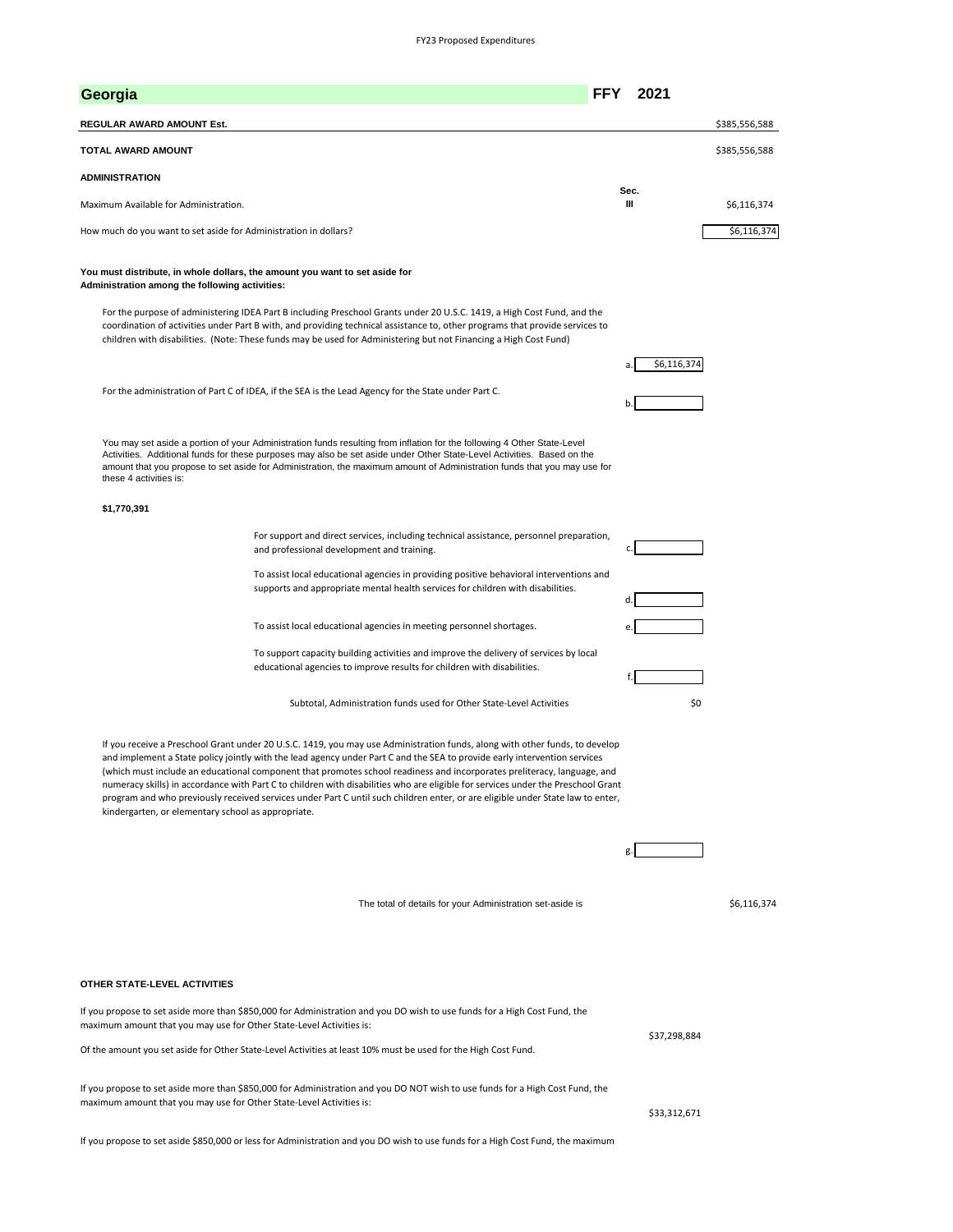## FY23 Proposed Expenditures



| q. | \$147,700 |
|----|-----------|

| is nnoi |
|---------|



 $0.$  \$600,000

To improve the use of technology in the classroom by children with disabilities to enhance learning.

To support the use of technology, including technology with universal design principles and assistive technology devices, to maximize accessibility to the general education curriculum for children with disabilities.

Development and implementation of transition programs, including coordination of services with agencies involved in supporting the transition of children with disabilities to postsecondary activities.

Alternative programming for children with disabilities who have been expelled from school, and services for children with disabilities in correctional facilities, children enrolled in State-operated or State-supported schools, and children with disabilities in charter schools.

| amount that you may use for Other State-Level                                                                                                                                                                                                                                                                              | Activities is:                                                                                                                                                                                                                                                                                                       |                                |  |  |  |
|----------------------------------------------------------------------------------------------------------------------------------------------------------------------------------------------------------------------------------------------------------------------------------------------------------------------------|----------------------------------------------------------------------------------------------------------------------------------------------------------------------------------------------------------------------------------------------------------------------------------------------------------------------|--------------------------------|--|--|--|
| \$39,163,828<br>Of the amount you set aside for Other State-Level Activities at least 10% must be used for the High Cost Fund.                                                                                                                                                                                             |                                                                                                                                                                                                                                                                                                                      |                                |  |  |  |
| maximum amount that you may use for Other State-Level Activities is:                                                                                                                                                                                                                                                       | If you propose to set aside \$850,000 or less for Administration and you DO NOT wish to use funds for a High Cost Fund, the                                                                                                                                                                                          | \$35,433,940                   |  |  |  |
| Do you wish to use funds for a High Cost Fund? (Yes or No)                                                                                                                                                                                                                                                                 |                                                                                                                                                                                                                                                                                                                      | Yes                            |  |  |  |
| Based on the amount that you intend to set aside for<br>Administration, the size of your total award, and your decision<br><b>TO</b><br>maximum that you may use for Other State-Level Activities is:<br>How much do you want to set aside for Other State-Level Activities?                                               | use set aside funds to support a High Cost Fund, the                                                                                                                                                                                                                                                                 | \$37,298,884<br>\$37,298,884   |  |  |  |
| You must distribute the amount you want to set aside for<br>Other State-Level Activities the following activities.<br>You can distribute amounts in any order you wish. The<br>total balance remaining to be distributed at any time appears in red.<br>How much do you want to use for the High Cost Fund?<br>\$5,000,000 |                                                                                                                                                                                                                                                                                                                      |                                |  |  |  |
|                                                                                                                                                                                                                                                                                                                            | You must use at least<br>\$3,729,888                                                                                                                                                                                                                                                                                 |                                |  |  |  |
| <b>Required Activities:</b>                                                                                                                                                                                                                                                                                                | For monitoring, enforcement, and complaint investigation. (You must use at least \$1 for<br>this purpose)<br>To establish and implement the mediation process required by 20 U.S.C. 1415(e),<br>including providing for the cost of mediators and support personnel. (You must use at<br>least \$1 for this purpose) | \$2,521,032<br>\$5,000         |  |  |  |
| <b>Optional Authorized Activities:</b>                                                                                                                                                                                                                                                                                     |                                                                                                                                                                                                                                                                                                                      |                                |  |  |  |
|                                                                                                                                                                                                                                                                                                                            | For support and direct services, including technical assistance, personnel preparation,<br>and professional development and training                                                                                                                                                                                 | \$11,053,827                   |  |  |  |
|                                                                                                                                                                                                                                                                                                                            | To assist local educational agencies in providing positive behavioral interventions and<br>supports and appropriate mental health services for children with disabilities.                                                                                                                                           | \$1,997,179                    |  |  |  |
|                                                                                                                                                                                                                                                                                                                            | To assist local educational agencies in meeting personnel shortages.                                                                                                                                                                                                                                                 | \$630,000                      |  |  |  |
|                                                                                                                                                                                                                                                                                                                            | To support capacity building activities and improve the delivery of services by local<br>educational agencies to improve results for children with disabilities.                                                                                                                                                     | \$2,605,826 WHOLE DOLLARS<br>m |  |  |  |
|                                                                                                                                                                                                                                                                                                                            | To support paperwork reduction activities, including expanding the use of technology in<br>the IEP process.                                                                                                                                                                                                          | \$270,000<br>n.                |  |  |  |

To support the development and provision of appropriate accommodations for children with disabilities, or the development and provision of alternate assessments that are valid and reliable for assessing the performance of children with disabilities, in accordance with Sections 1111(b) and 1201 of the Elementary and Secondary Education Act of 1965.